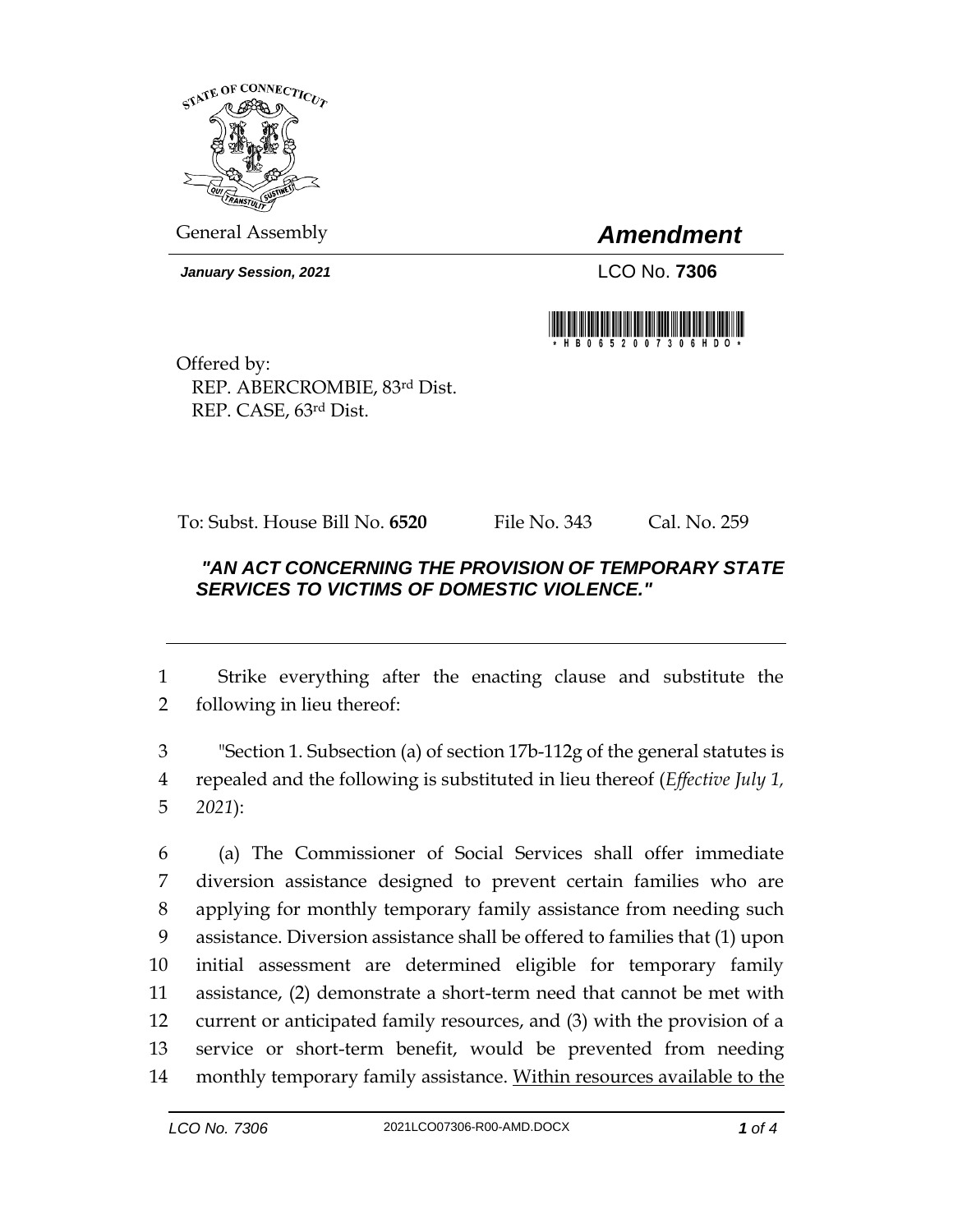Department of Social Services, a person who requests diversion assistance on the basis of being a victim of domestic violence, as defined in section 17b-112a, shall be deemed to satisfy subdivision (2) of this subsection and shall not be subject to the requirements of subdivision (3) of this subsection. In determining whether the family of such a victim of domestic violence satisfies the requirements of subdivision (1) of this subsection and the appropriate amount of diversion assistance to provide, the commissioner shall not include as a member of the family the spouse, domestic partner or other household member credibly accused of domestic violence by such victim, nor shall the commissioner 25 count the income or assets of such a spouse, domestic partner or other household member. For purposes of this subsection, allegations of 27 domestic violence may be substantiated by the commissioner pursuant to the provisions of subsection (b) of section 17b-112a.

 Sec. 2. Section 17b-191 of the general statutes is repealed and the following is substituted in lieu thereof (*Effective July 1, 2021*):

 (a) Notwithstanding the provisions of sections 17b-190, 17b-195 and 17b-196, the Commissioner of Social Services shall operate a state- administered general assistance program in accordance with this section and sections 17b-131, 17b-193, 17b-194, 17b-197 and 17b-198. Notwithstanding any provision of the general statutes, on and after October 1, 2003, no town shall be reimbursed by the state for any general assistance medical benefits incurred after September 30, 2003, and on and after March 1, 2004, no town shall be reimbursed by the state for any general assistance cash benefits or general assistance program administrative costs incurred after February 29, 2004.

 (b) The state-administered general assistance program shall provide cash assistance of (1) two hundred dollars per month for an unemployable person upon determination of such person's unemployability; (2) two hundred dollars per month for a transitional person who is required to pay for shelter; and (3) fifty dollars per month for a transitional person who is not required to pay for shelter. The standard of assistance paid for individuals residing in rated boarding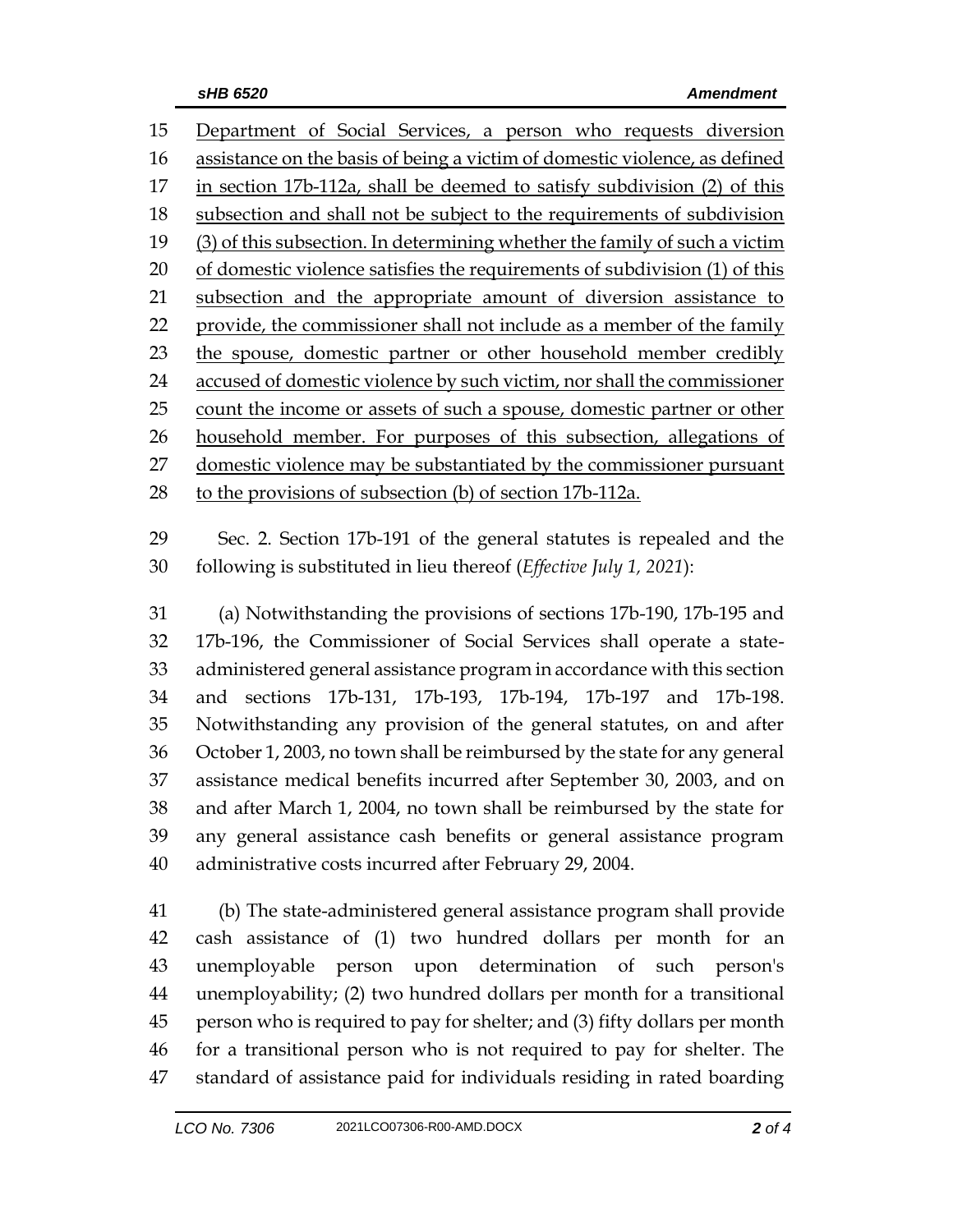facilities shall remain at the level in effect on August 31, 2003. No person shall be eligible for cash assistance under the program if eligible for cash assistance under any other state or federal cash assistance program. The standards of assistance set forth in this subsection shall be subject to annual increases, as described in subsection (b) of section 17b-104.

 (c) To be eligible for cash assistance under the program, a person shall (1) be (A) eighteen years of age or older; (B) a minor found by a court to be emancipated pursuant to section 46b-150; or (C) under eighteen years of age and the commissioner determines good cause for such person's eligibility, and (2) not have assets exceeding two hundred fifty dollars or, if such person is married, such person and his or her spouse shall not have assets exceeding five hundred dollars. In determining eligibility, the commissioner shall not consider as income Aid and Attendance pension benefits granted to a veteran, as defined in section 27-103, or the surviving spouse of such veteran. No person who is a substance abuser and refuses or fails to enter available, appropriate treatment shall be eligible for cash assistance under the program until such person enters treatment. No person whose benefits from the temporary family assistance program have terminated as a result of time-limited benefits or for failure to comply with a program requirement shall be eligible for cash assistance under the program.

 (d) Prior to or upon discontinuance of assistance, a person previously determined to be a transitional person may petition the commissioner to review the determination of his or her status. In such review, the commissioner shall consider factors, including, but not limited to: (1) Age; (2) education; (3) vocational training; (4) mental and physical health; and (5) employment history and shall make a determination of such person's ability to obtain gainful employment.

 (e) Notwithstanding any other provision of this section or section 17b-194, a victim of domestic violence, as defined in section 17b-112a, who is not eligible for diversion assistance under the provisions of 79 section 17b-112g, as amended by this act, shall be eligible for a one-time assistance payment under the state-administered general assistance